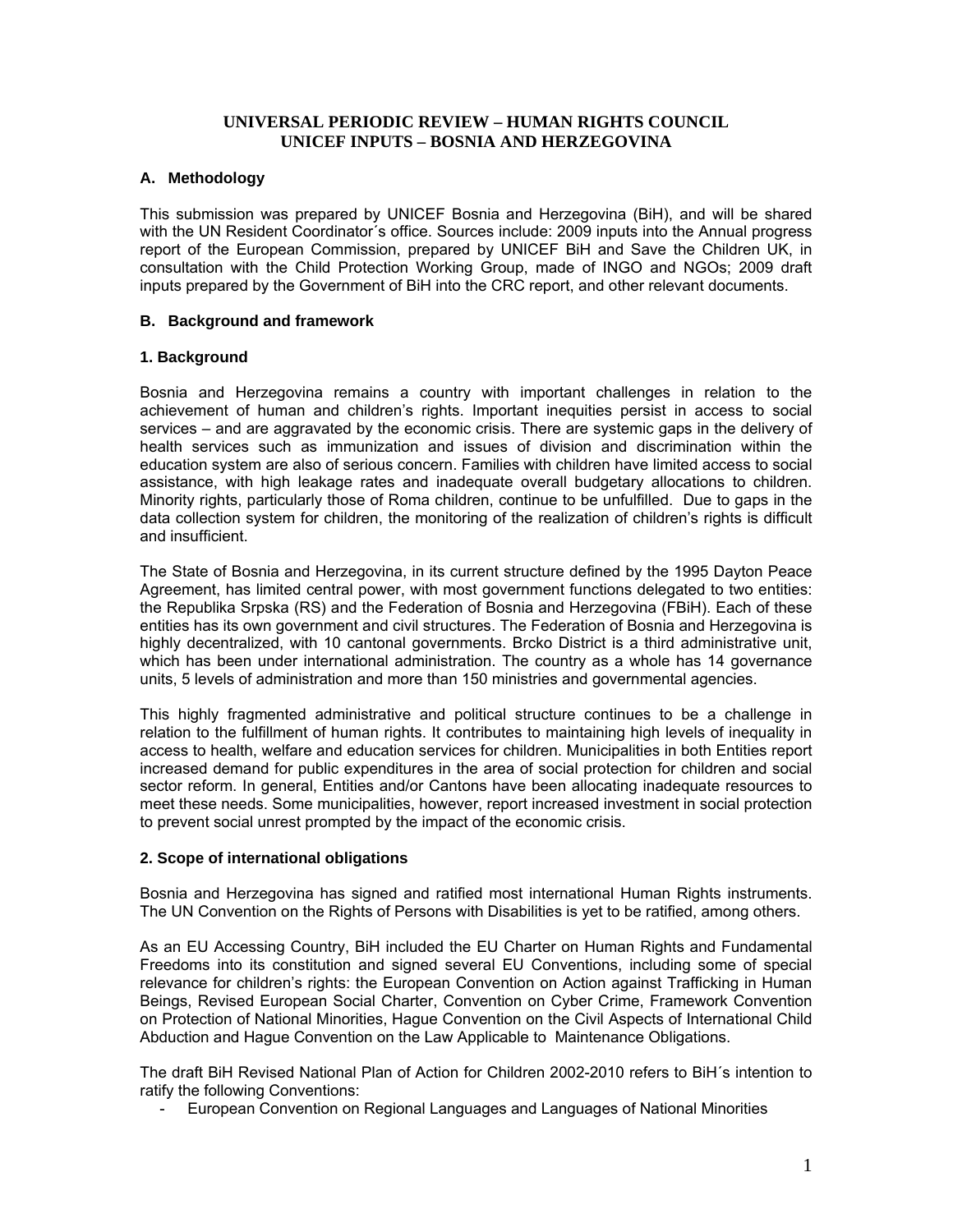- European Convention on Prohibition of Sexual Exploitation and Abuse of Children
- European Convention No. 058 on Child Adoption
- European Convention No. 085 on the Legal Status of Children out of Wedlock
- European Convention No 105 on Recognition and Implementation of decisions relating to Custody and Re-introduction of Custody Rights over Children
- European Convention No. 160 on the Implementation of Child Rights
- European Convention No. 192 on Contact with Children.

The legal framework and authority to enforce laws in BiH remains decentralized, at Entity and Cantonal levels. A limited number of umbrella laws are in place and enforced at BiH State level. This lack of common standards for children contributes to inequalities in the country.

## **3. Human Rights institutions**

The Law on Human Rights Ombudsmen, which was amended in March 2006, stipulated that entity Ombudsoffices should be replaced by a national BiH Ombudsoffice. It also called for separate organizational units to be established, in order to monitor the implementation of children's rights, in particular the rights of disabled children, as well as national, religious and other minorities. This process contributed to strengthening the statehood of BiH but also to dismantle the existing system of Entity Ombudsoffices, with their children departments and field offices. There are concerns about the sustainability of this system once transferred to national budgets as well as the gaps in monitoring children's rights and addressing violations. Despite this Law, the RS appointed an Ombudsman for children in 2008 and the FBiH is discussing the possible appointment of an attorney. These decisions are in contradiction with BiH Law on Ombudsmen and reflect the ongoing discussions between the State and the Entities on authorities and competencies.

The BiH Parliament has appointed several commissions, some of which are of special relevance for children: Parliamentarian Commission for Human Rights; Rights of Children, Youth, Migration, Asylum and Ethics; Commission for Economic Reform and Development. In May 2009, at the onset of the economic crisis, the BiH Parliament adopted a Resolution on the Protection of Families with Children.

The BiH Ministry of Human Rights and Refugees (MoHRR) has a mandate to monitor and report on the implementation of international Human Rights instruments, as well as to scrutinize the national legislation for its compliance with the international human rights framework. The MoHRR has been the secretariat of the BiH Council for Children (CfC). Despite the recommendation of the CRC Committee (No. 4) to strengthen the CfC function, this advisory body was not reelected in 2007 due to different opinions on the election procedures. The State and its Entities are negotiating the possible election of its members under commonly agreed criteria.

#### **4. Policy measures**

The National Action Plan for Children 2002-2010 is being revised but the process is slow. In the meantime, the policy framework for children has evolved and has encompassed a number of action plans and strategies, including the Strategy on the Prevention of Violence against Children, the Juvenile Justice Strategy, the Policy for Persons with Disabilities, the Youth Health Policy, as well as entity policies on children without parental care and families at risk of separation amongst other policy documents related to children. The revised National Action Plan for Children, which will include positive measures stipulated by these policies, is expected to serve as a relevant policy and monitoring document at the BiH State level. However, the lack of mechanisms and resources to ensure its implementation at the Entity level, where social executive responsibilities lays, remains a major challenge.

The policy and legislation development process continues to be characterized by the proliferation of laws and policies for which there is not enough fiscal space created. Their implementation is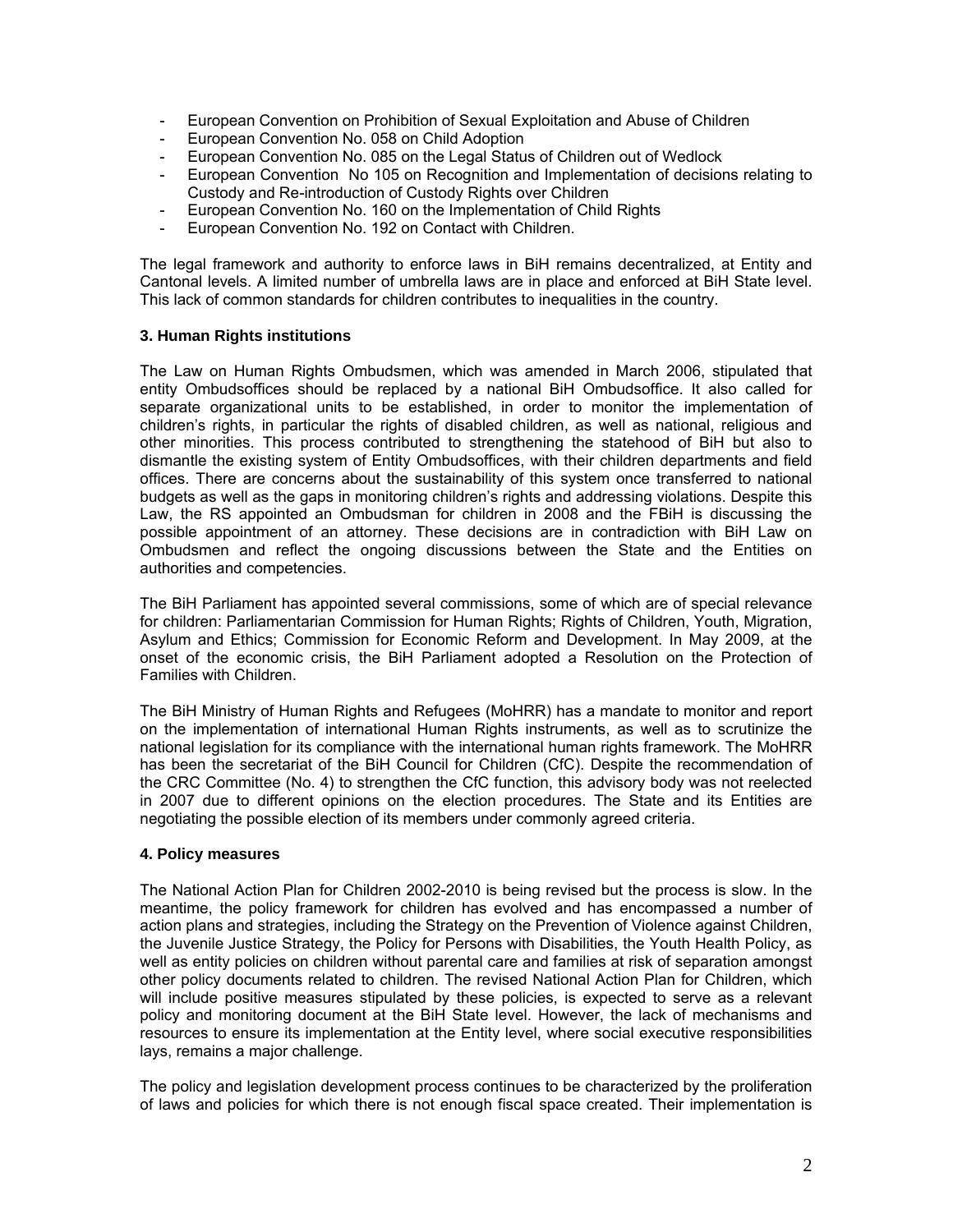also further stalled by a disharmonized process of adoption and implementation of State-level policies and legislation by Entities and lower administrative units.

## **C. Promotion and protection of human rights on the ground**

#### **1. Cooperation with international human rights mechanisms**

BiH submitted its initial report to the CRC in 2005 and is currently preparing the periodic report, which was due in April 2009. Initial reports related to the Optional Protocols were submitted in 2008. Monitoring and reporting obligations are under the responsibility of the MoHRR, in collaboration with UNICEF, with the participation of a network of national NGOs (established with UNICEF support).

One of the key challenges in ensuring the adequacy of reporting and cooperation with the Human Rights mechanisms is the lack of adequate data that would enable objective reporting on the status of children. The capacity of the Statistical Office of Bosnia and Herzegovina remains limited. The lack of data on protection issues (such as children in institutions, violence against women and children, substance abuse, child safety, children with disabilities, and groups of excluded children) represents a continuous challenge. It is therefore important that the census planned in 2011 addresses such critical statistical gaps, amongst others.

#### **2. Implementation of international human rights obligations**

#### **2.1. Equality, non discrimination and right to an adequate standard of living:**

#### *General*

The fragmentation of legislative and executive functions as well as the administrative division make equal access to existing services difficult across the country and contribute to inequality and discrimination of children.

#### *Roma population*

In addition to limited access to social services, Roma children face stigma and discrimination. In the context of the Decade for Roma Inclusion (2005-15), which BiH joined in 2008, Roma Action Plans (health, housing and employment) were developed. The MoHRR and the Roma Council will revise the Roma Education Action Plan. The MoHRR will also support the establishment of a database on the Roma population.

Of particular concern is the immunization status of Roma children. Some 60% of Roma children are not completely vaccinated against common childhood diseases. Half of all <6 month old Roma children suffer from chronic malnutrition, 24% of Roma children are moderately undernourished and 12% severely stunted. Roma children are five times more likely to be underweight than other young Bosnians.

Whereas the enrolment of Roma children is slowly increasing due to positive measures, the Roma children, particularly girls, continue to drop out from the education system. Baseline data or a mechanism to track the enrolment status of Roma children are lacking.

Birth registration remains one of the key obstacles to Roma children´s access to social services. Over the past two years, the Government, UN agencies and NGOs, supported by the European Commission, took action, which contributed to an increase in the birth registration of Roma children and in Roma families´ access to civic registration. As mentioned above, one of the key obstacles in identifying and monitoring violations of their rights - or progress made in fulfilling their rights, remains the lack of adequate data. The BiH MoHRR is currently undertaking a Roma census to improve the availability of information on Roma and their socio-economic status.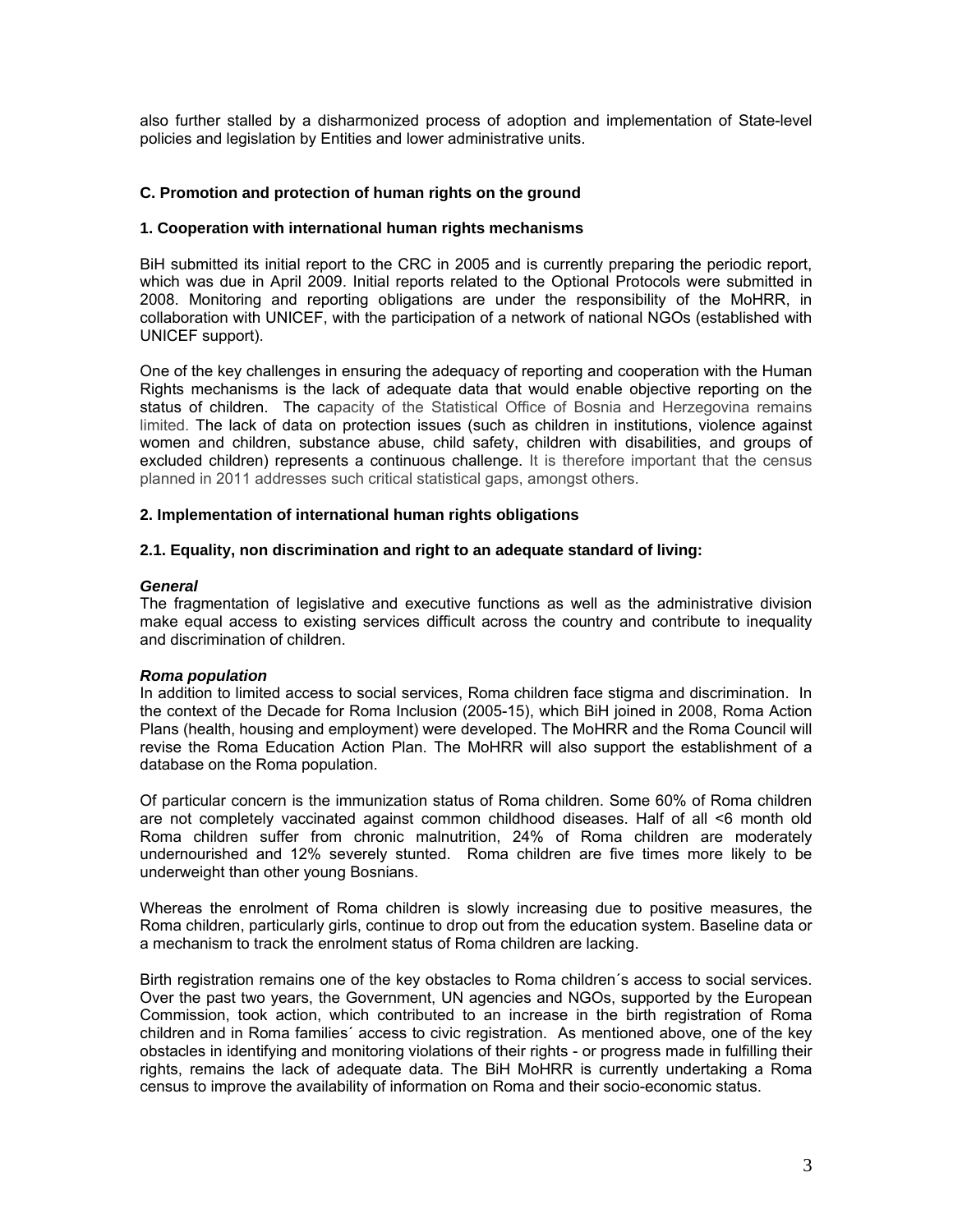#### *Divisions in the education system*

In the BiH education system, divisions based on ethnicity are of serious concern. A recently established Conference of Education Ministers has the mandate to find solutions to reconcile the principle of non-discrimination and the right to mother tongue education. This body recommended the establishment of a Commission to investigate all forms of discrimination, including segregation and assimilation, in the entire country. With the increased Government ownership over the process, more (Croat) cantons have started to accept the suggestions made. According to a report by the BiH Conference of Ministers of Education, the number of "two schools under one roof" dropped from 52 to 36. The FBiH parliament received a request from the BiH Interministerial Education Conference to review the recommendation of the Commission created by the Conference of Ministers to ensure the development and implementation of measures aimed at the abolition of the "two schools under one roof" practice.

This, however, does not resolve the problem of overall segregation between ethnic groups in the education system, as well as assimilation. Due to fear, insecurity and pressure, minorities also lack the capacity to exercise their right to education in their own language, as prescribed by the law. The lack of data on the implementation of the rights of minorities to education in Entities jeopardizes the monitoring of such violations of rights.

BiH education reform focuses on modernization and the reduction of expenditures, particularly through the assessment and closing of satellite schools in remote areas. Such measures may impede children's access to education in remote areas and warrants careful monitoring.

The quality of education, both primary and secondary, remains an issue despite the efforts of national authorities. The UNICEF Children Friendly School Initiative in BiH indicated that improvement in the quality of education is possible with relatively little investment. However, the CFS approach has not yet become sustainable due to lack of available or allocated funding for professional development of education staff.

#### *Limited social assistance*

The administrative and political fragmentation of BiH contributes to inequalities in access to social assistance by children and families with children. The Republika Srpska allocates 14.5% of GDP to the social sector, while the FBiH allocates 23% of GDP to the social sector. Whereas the RS is more successful in ensuring access to social benefits by vulnerable children, the FBiH spends two thirds of its budget on war veterans and dependents. There are significant inconsistencies in legislation and benefits received by children in BiH across its administrative units. While the Centres for Social Work (CSW) provide the largest level of assistance to the population, their capacity is alarmingly low.

#### *Children without parental care*

In general, institutional care is still preferred over alternative family- and community-based options for children without parental care or with special protection needs. Policies have been adopted or are being developed to promote alternative forms of care. Although the government of FBiH formally adopted a Policy for the Protection of Children without Parental Care and Families at Risk of Separation in January 2008, efforts have yet to be made to implement the policy.

On the positive side, one institution in Zenica was closed down. However, the problem of babies and very young children being institutionalized remains, contrary to the best European standards and practice. Young people leaving care are in an especially difficult position, with limited life skills and employment opportunities. Their exact number is not known due to insufficient statistics, lack of uniform database and limited follow-up by duty bearers.

#### *Social Exclusion*

A national Social Inclusion Strategy (SIS) is being formulated, with six strategic goals adopted by the BiH Council of Ministers. The goals are related to employment, health, education, pension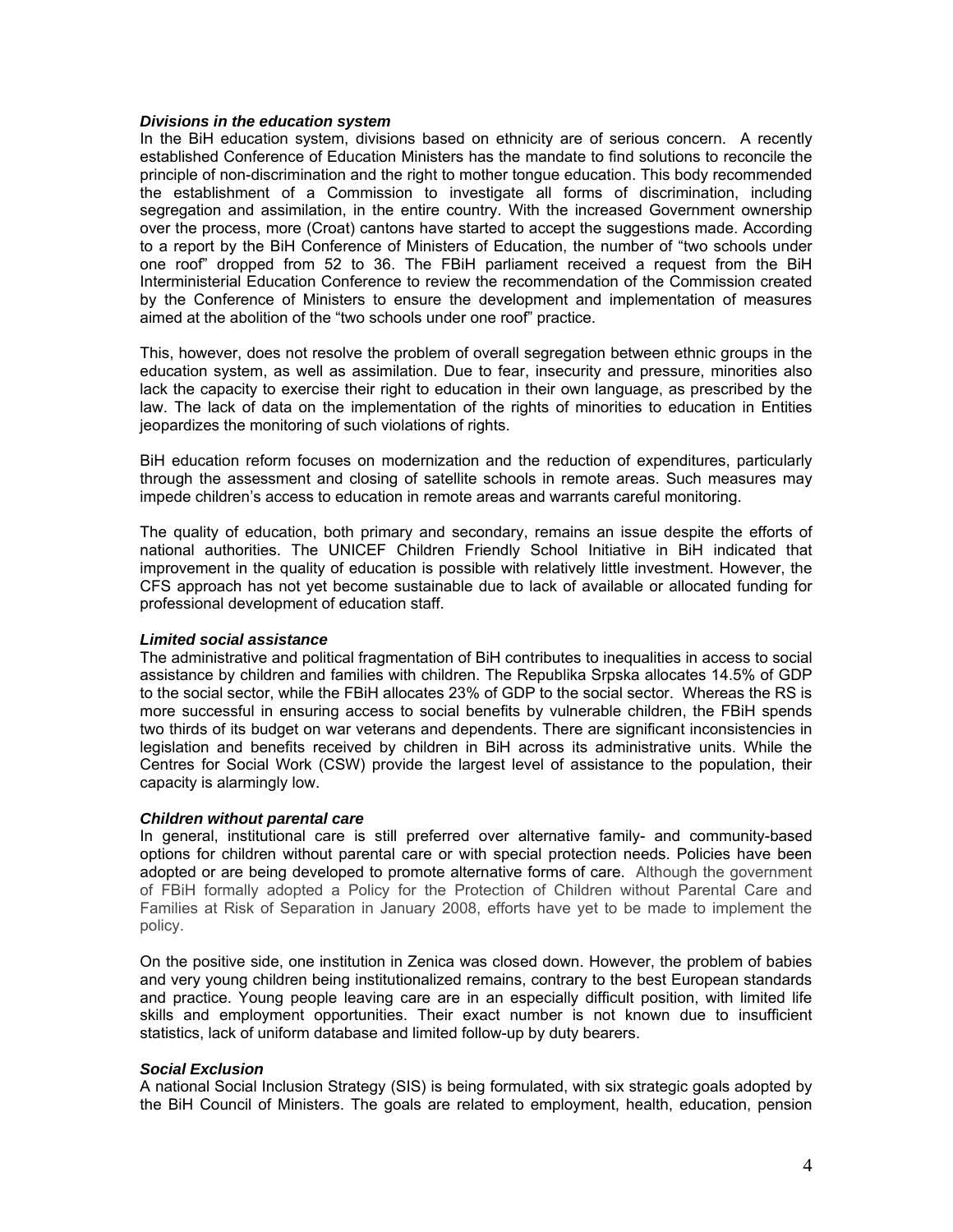system, disabled persons and protection of families with children. According to the UNDP BiH social inclusion index, more than 50 percent of the population in BiH is exposed to exclusion in different forms. Social protection and inclusion systems for children in BiH remain weak. A comprehensive functional and capacity review is already underway at Entity and State levels, with a focus on the linkages and referrals between health, labour, welfare, education and judicial bodies within the "Enhancing Social Protection and Inclusion of Children Project" implemented by UNICEF and the Government, with support from the EC Delegation, DFID and Norway.

BiH governments, with the support of UNICEF, are currently developing policy and service delivery models of human rights based approach, with a focus on the protection and inclusion of children at community level. Until now, 15 percent of the municipalities have been included in the development and implementation of the action plans for child social protection and inclusion addressing priority claims of children.

The BiH and Entity policy for people with disabilities has been endorsed. It is expected that this will contribute to improving the status of people with disabilities in BiH. The ratification of the UN Convention on Rights of Persons with Disabilities is pending (see above). At the same time, the status of children with disabilities in terms of social protection and education remains a concern. Research shows that the education system struggles to meet the legal provisions and strategies for inclusive education of children with special needs. In the context of the current economic crisis, the FBiH Government withdrew benefits for persons with several types of disabilities, thereby excluding those with less than 90% of disability.

## **2.2. Right to life and development:**

There are 2,700 families still living in collective centres. A recent survey of the preschool aged children in collective centres indicated that 41% had cognitive developmental delays and 50% motor skills developmental delays. Moderate undernourishment (5.7%) and stunting (9%) were also observed. The nutrition status of Roma children has been also assessed and indicates similar developmental and nutrition status.

The immunization rate in BiH is dropping, with UNICEF MICS3 data indicating the overall immunization rates to be at around 70 percent. This is partly due to the consequences of the health reform and bottlenecks in procurement of vaccines, as well as media campaigns by an anti-vaccination activist. Immunization rates are particularly low amongst Roma children. The BiH Government has recently allocated resources for catch up immunization of Roma children. Such short-term measures, however, do not represent a systemic response to ensuring the continuous increase and maintenance of the immunization rates.

BiH's preschool enrolment rate, at approximately 6 percent (according to MICS3 data), represents the lowest rate in Europe. The BiH State-level law on preschool education was adopted in 2007. However, Entities and Cantons in the BiH Federation are slow in adopting and implementing this law, as it provides for the introduction of free and compulsory preschool education to all children one year prior to elementary school. The preschool services envisaged within the law are inclusive and foresee inter-sectoral accountabilities, which further complicates its adoption and implementation.

Gaps are evident in ensuring access to ECD services to young children, especially excluded groups. The system of early identification of disabilities, promotion of adequate nutrition and breastfeeding is also weak. The demand for ECD services, including preschool, is increasing and cannot be addressed by resources of individual ministries or sectors. BiH entities, with support from UNICEF, have developed a situation analysis of the ECD sector and are designing ECD entity policies accompanied by development of an integrated and intersectoral approach to ECD implementation at community level.

## **2.3. Administration of justice and the rule of law:**